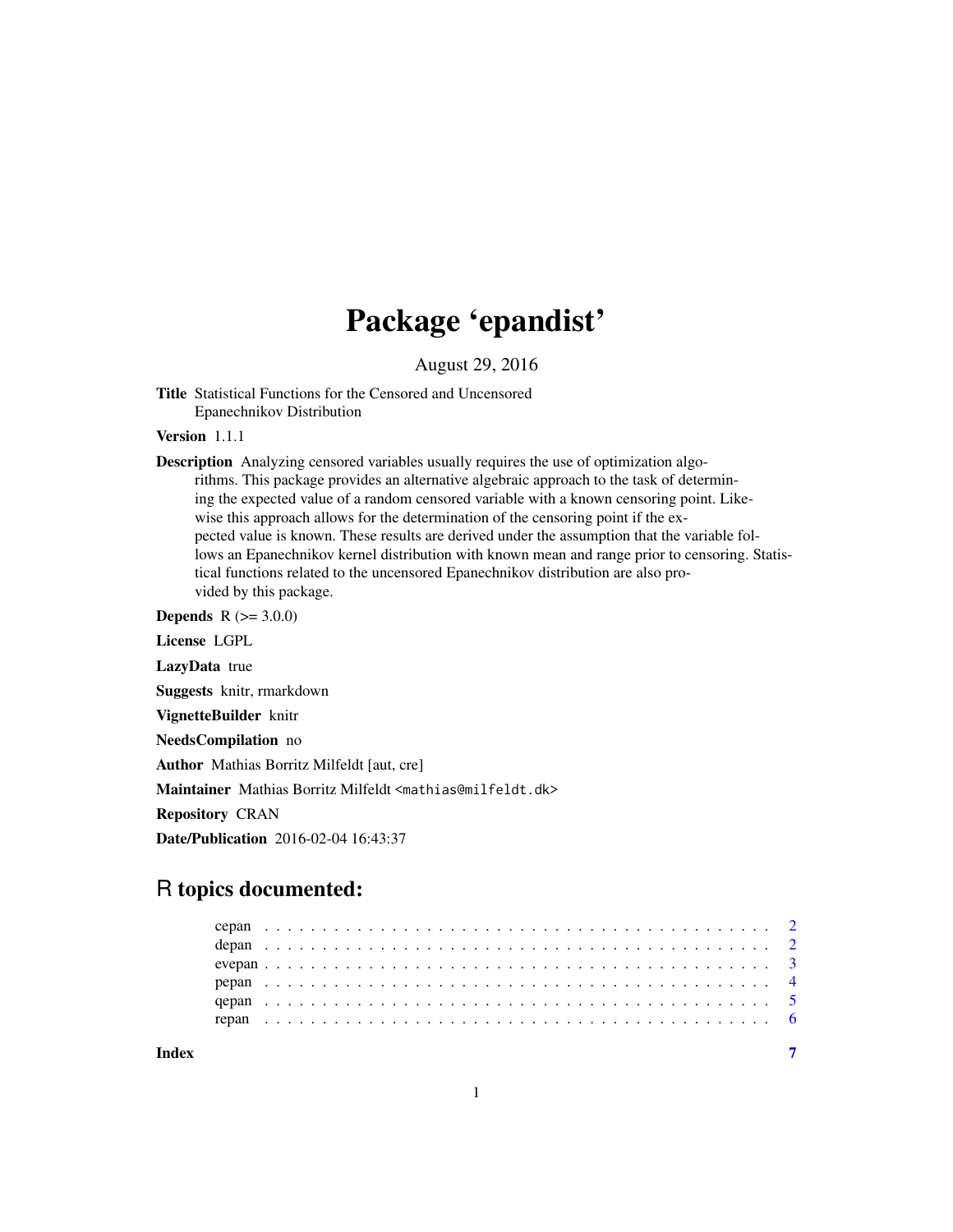<span id="page-1-0"></span>

# Description

This function calculates the censoring point of a random censored epanechnikov-distributed variable associated a given expected value. The inverse of this function is evepan.

# Usage

cepan(ev, mu =  $0$ , r =  $5^0.5$ , side\_censored = "left")

#### Arguments

| ev. | expected value.                                                                                                                                                                                    |
|-----|----------------------------------------------------------------------------------------------------------------------------------------------------------------------------------------------------|
| mu  | mean of distribution prior to censoring.                                                                                                                                                           |
|     | half the range of the distribution, ie the distance from the mean to the small-<br>est/largest value supported by the distribution. $r=5^{\circ}$ . 5 corresponds to a standard<br>deviation of 1. |
|     | side_censored indicates whether the variable is left or right censored. Default is side_censored='left'                                                                                            |

#### Value

the censoring point associated with ev, mu and r.

# Examples

```
#Censoring point of a left-censored epan-distributed variable
#with an expected value of 3 (given mu=0 and r=16):
cepan(ev=3,mu=0,r=16)
```

```
#Censoring point of a right-censored epan-distributed variable
#with an expected value of 103 (given mu=100 and r=32):
cepan(ev=94,mu=100,r=32,side_censored="right")
#Results are usually not an integer though and rarely coinciding with mu
```

| × |
|---|
|---|

Probability density function (pdf) for an uncensored epanechnikov dis*tribution*

## Description

This function is simply a polynomial of second degree.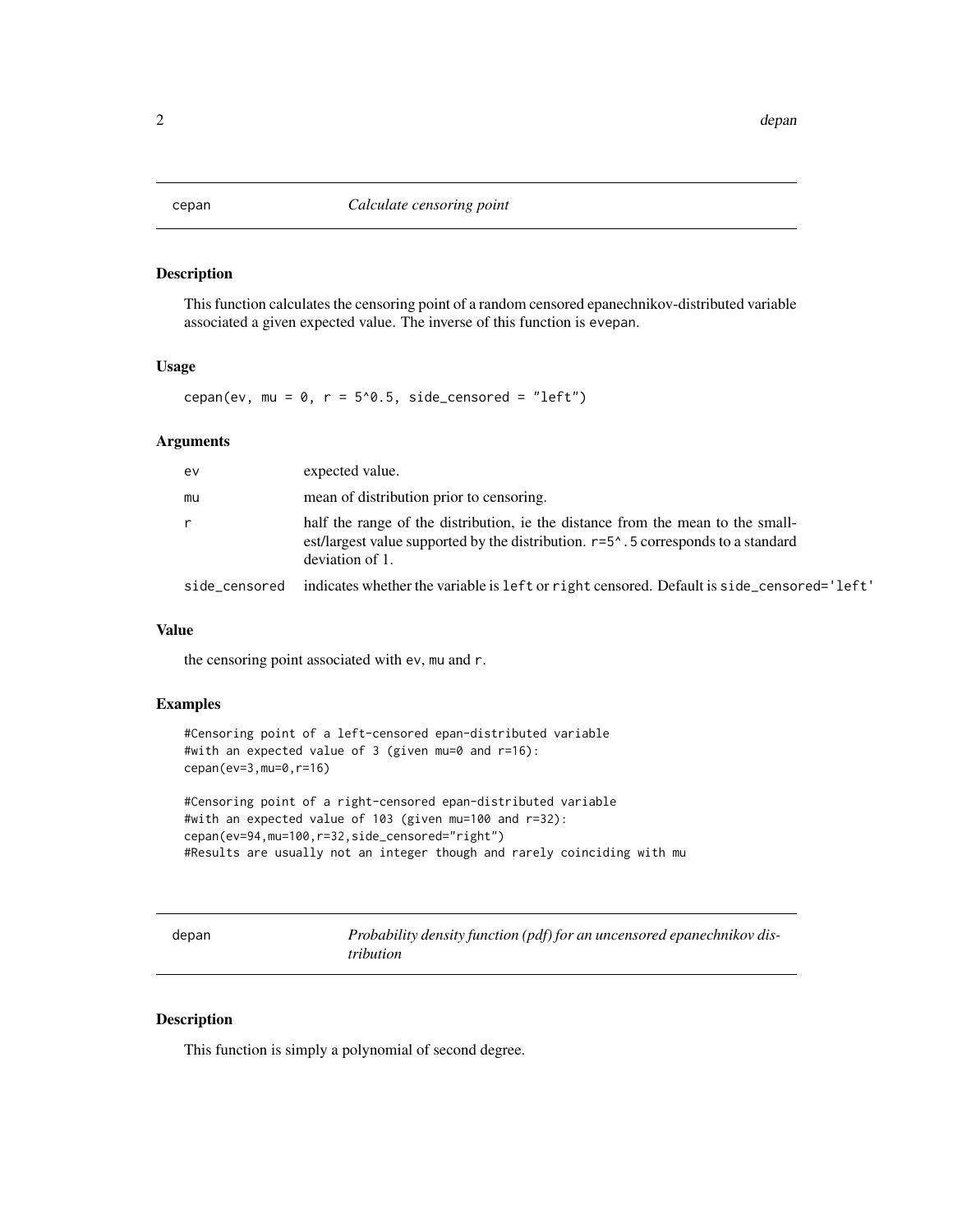#### <span id="page-2-0"></span>evepan 3

## Usage

depan(x = 0, mu = 0, r =  $5^0.5$ )

#### Arguments

|    | point on x-axis.                                                                                                                                                                                   |
|----|----------------------------------------------------------------------------------------------------------------------------------------------------------------------------------------------------|
| mu | mean of distribution.                                                                                                                                                                              |
|    | half the range of the distribution, ie the distance from the mean to the small-<br>est/largest value supported by the distribution. $r=5^{\circ}$ . 5 corresponds to a standard<br>deviation of 1. |

# Value

point density associated with x, mu and r.

# Examples

```
#Probability distribution function, epanechnikov:
curve(depan(x),col='blue',ylim=c(0,.4),xlim=c(-3.5,3.5),yaxs='i',xaxs='i',
main='Probability distribution function',ylab='Probability')
```

```
#Probability distribution function, normal:
curve(dnorm(x),col='green',add=TRUE)
```
#### #Legend

```
legend(x=-3.5,y=.4,legend=c('Epanechnikov pdf','Normal pdf'),lty=c(1,1),col=c('blue','green'))
```
evepan *Calculate expected value of censored variable*

# Description

This function calculates the expected value of a random censored epanechnikov-distributed variable with a given censoring point. The inverse of this function is cepan.

#### Usage

evepan(c =  $\theta$ , mu =  $\theta$ , r =  $5^{\circ}\theta.5$ , side\_censored = "left")

#### Arguments

| C             | censoring point.                                                                                                                                                                                   |
|---------------|----------------------------------------------------------------------------------------------------------------------------------------------------------------------------------------------------|
| mu            | mean of distribution prior to censoring.                                                                                                                                                           |
| $\mathsf{r}$  | half the range of the distribution, ie the distance from the mean to the small-<br>est/largest value supported by the distribution. $r=5^{\circ}$ . 5 corresponds to a standard<br>deviation of 1. |
| side censored | indicates whether the variable is 1 eft or right censored. Default is side censored='left'                                                                                                         |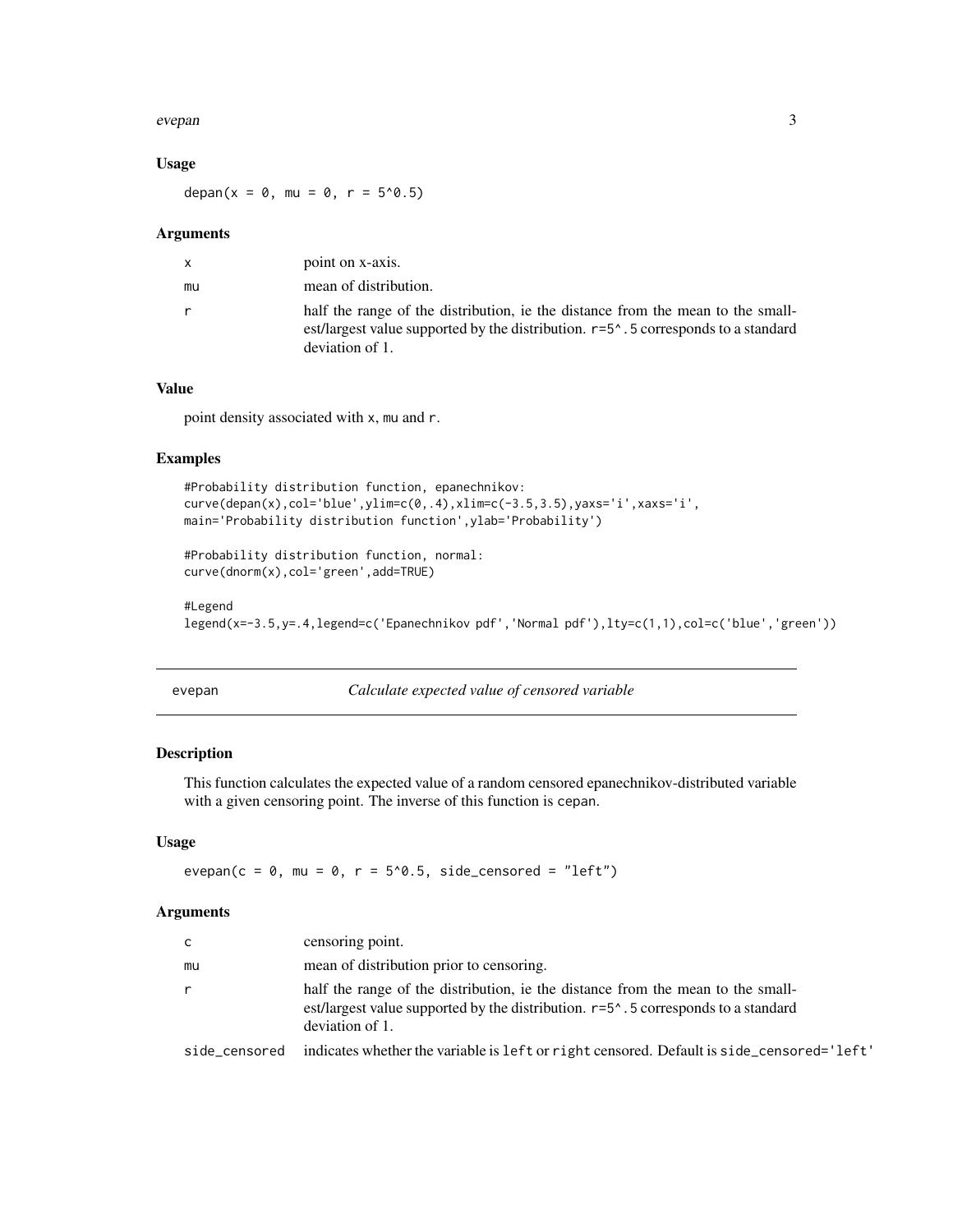<span id="page-3-0"></span>4 pepandulus sebagai kecamatan kecamatan penduduk kecamatan penduduk penduduk penduduk penduduk penduduk pendu

#### Value

the expected value associated with c, mu and r.

# Examples

```
#Expected value of an epan-distributed variable left-censored at 100 (given mu=100 and r=10):
evepan(c=100,mu=100,r=10)
```

```
#Expected value as a function of censoring point, epanechnikov distribution:
curve(evepan(c=x),col='blue',xlim=c(-sqrt(5),sqrt(5)),yaxs='i',xaxs='i',
main='Expected value as a function of censoring point',xlab='Censoring point',ylab='Expected value')
```

```
#Expected value as a function of censoring point, normal distribution:
curve(dnorm(x)+pnorm(x)*x,col='green',add=TRUE)
```

```
#Expected value as a function of censoring point, no uncertainty:
curve(1*x,col='grey',add=TRUE)
```

```
#Legend
legend(x=-sqrt(5),y=sqrt(5),legend=c('Epanechnikov','Normal distribution','No uncertainty'),
lty=c(1,1),col=c('blue','green','grey'))
```

| pepan | Cumulative distribution function (cdf) for an uncensored epanech- |
|-------|-------------------------------------------------------------------|
|       | nikov distribution                                                |

# Description

The inverse of this function is qepan.

#### Usage

 $pepan(x = 0, mu = 0, r = 5<sup>0</sup>.5)$ 

#### Arguments

| $\mathsf{x}$ | point on x-axis.                                                                                                                                                                                   |
|--------------|----------------------------------------------------------------------------------------------------------------------------------------------------------------------------------------------------|
| mu           | mean of distribution.                                                                                                                                                                              |
| $\mathsf{r}$ | half the range of the distribution, ie the distance from the mean to the small-<br>est/largest value supported by the distribution. $r=5^{\circ}$ . 5 corresponds to a standard<br>deviation of 1. |

## Value

probability of value below x given mu and r.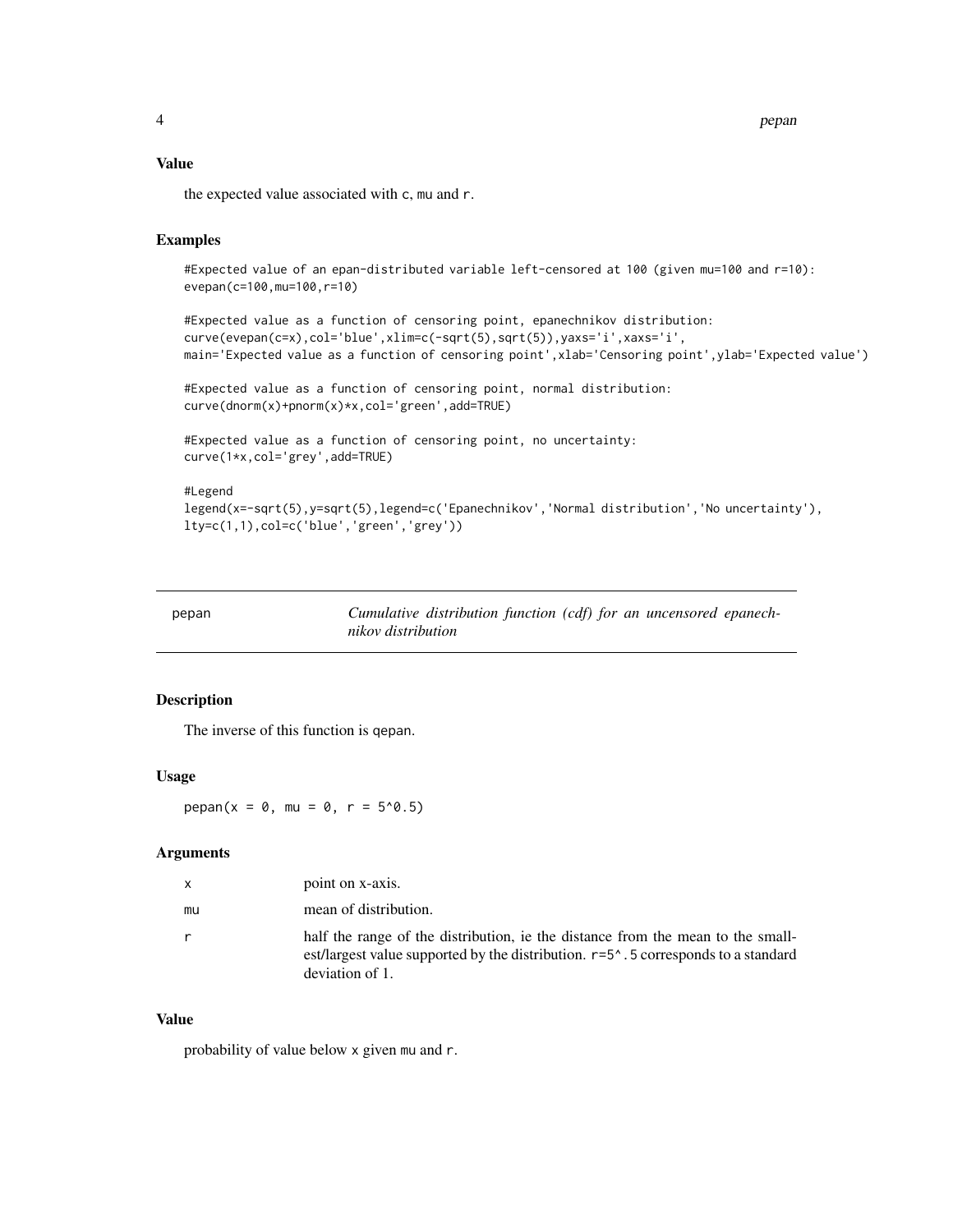#### <span id="page-4-0"></span>qepan 55 S

#### Examples

```
#Probability of a value below -1.96:
pepan(x=-1.96,mu=0,r=5^.5)
#Cumulative distribution function of epanechnikov distribution:
curve(pepan(x),col='blue',xlim=c(-2.5,2.5),yaxs='i',xaxs='i',
main='Cumulative distribution function',ylab='Probability')
#Cumulative distribution function of standard normal distribution:
curve(pnorm(x),col='green',add=TRUE)
#Legend
legend(x=-2.5,y=1,legend=c('Epanechnikov cdf','Normal cdf'),lty=c(1,1),col=c('blue','green'))
```
qepan *Quantile function for an uncensored epanechnikov distribution*

# Description

The inverse of this function is pepan.

#### Usage

qepan(p, mu =  $0, r = 5'0.5$ )

#### Arguments

| Ŋ  | probability.                                                                                                                                                                                                           |
|----|------------------------------------------------------------------------------------------------------------------------------------------------------------------------------------------------------------------------|
| mu | mean of distribution.                                                                                                                                                                                                  |
|    | half the range of the distribution, ie the distance from the mean to the small-<br>est/largest value supported by the distribution. r=5 <sup><math>\land</math></sup> . 5 corresponds to a standard<br>deviation of 1. |

# Value

the quantile associated with x, mu and r.

#### Examples

```
#Calculate the lower quartile of an epan-distributed variable:
qepan(p=.25,mu=0,r=sqrt(5))
#Use qepan to confirm analytical solution
```

```
#Find the quantile corresponding to p=(5+sqrt(5))/8=0.9045 when mu=0 and r=sqrt(5):
qepan(p=(5+sqrt(5))/8,mu=0,r=sqrt(5))
#This is equal to
(5-sqrt(5))/2
```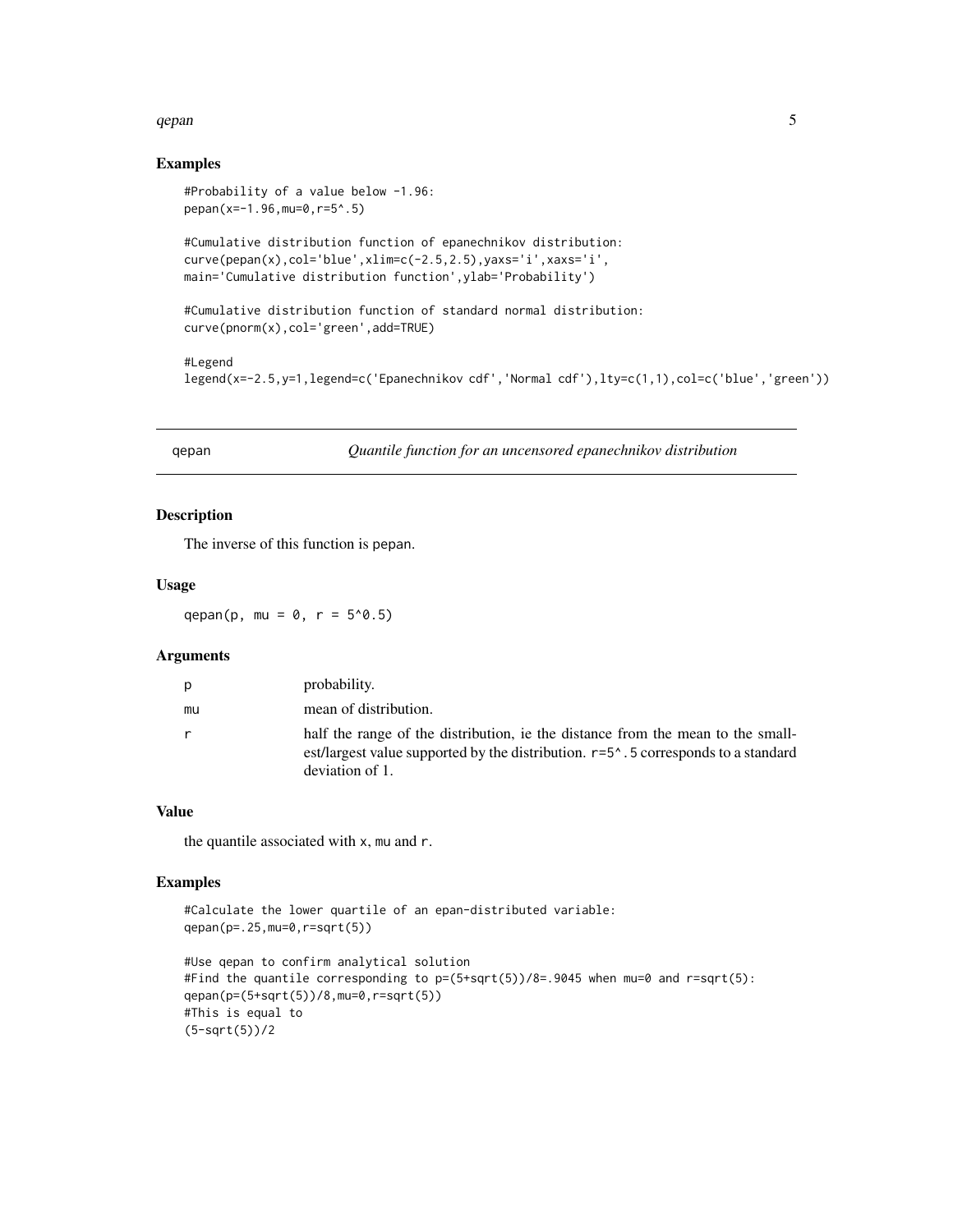<span id="page-5-0"></span>

# Description

This function works in conjuncture with qepan and runif

# Usage

 $repan(n, mu = 0, r = 5<sup>0</sup>.5)$ 

# Arguments

| n  | number of data points.                                                                                                                                                                             |
|----|----------------------------------------------------------------------------------------------------------------------------------------------------------------------------------------------------|
| mu | mean of distribution.                                                                                                                                                                              |
| r  | half the range of the distribution, ie the distance from the mean to the small-<br>est/largest value supported by the distribution. $r=5^{\circ}$ . 5 corresponds to a standard<br>deviation of 1. |

# Value

vector of random variables.

# Examples

#Generate and plot 10000 random observations: hist(repan(10000,mu=100,r=10))